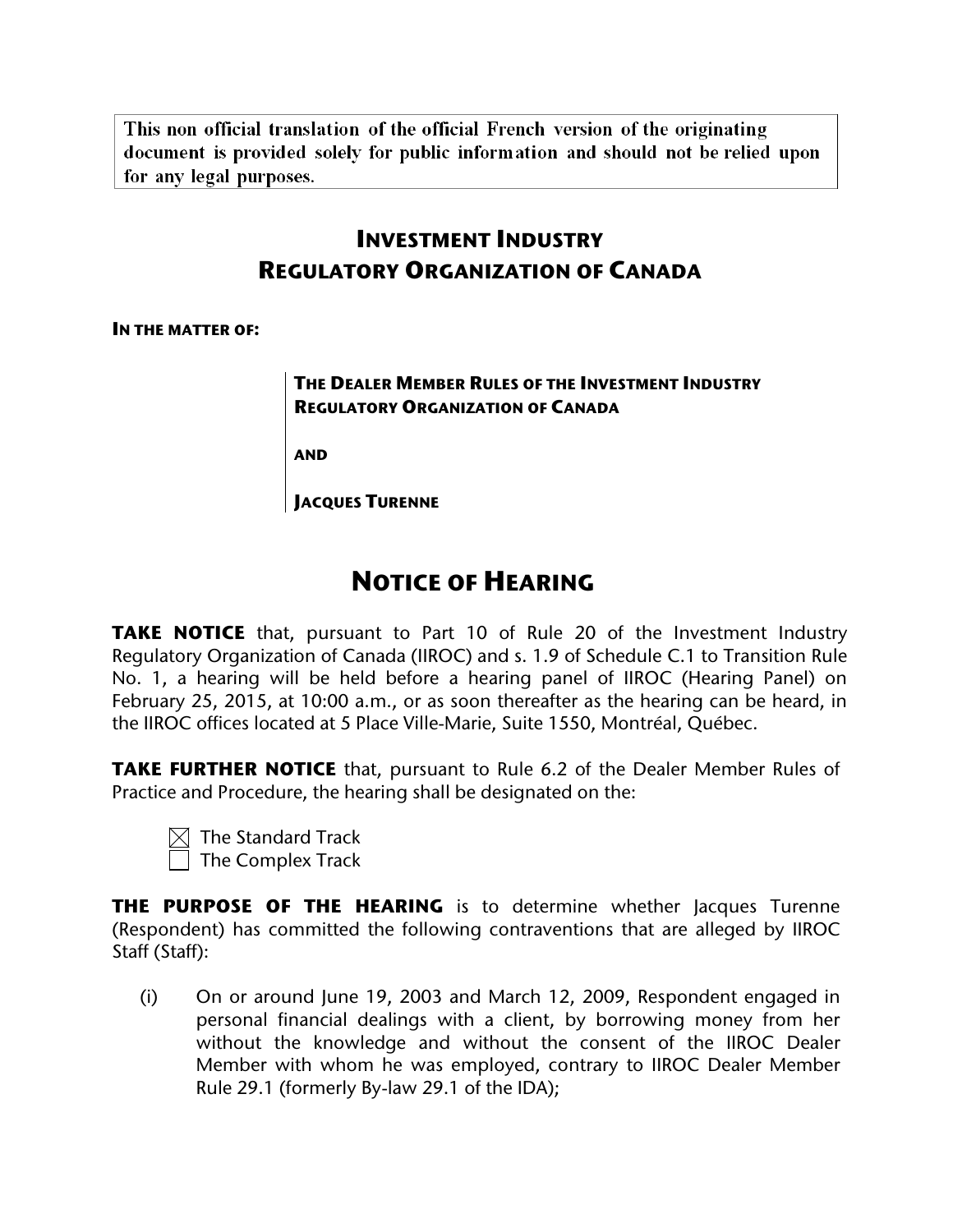(ii) On October 31, 2012 and December 13, 2012, Respondent made false statements to Staff of IIROC in the course of a prior disciplinary matter, thus hindering the evaluation of the complaint and the conduct of the investigation in the present matter, contrary to IIROC Dealer Member Rule 29.1.

#### **PARTICULARS**

**TAKE FURTHER NOTICE** that the following is a summary of the facts alleged by Staff and which are to be relied upon at the hearing of this matter:

#### **Summary of the Respondent's alleged misconduct**

- 1. On two occasions, Respondent borrowed money for a total of thirteen thousand dollars (\$13,000) from one of his clients, a retired, elderly widow, for his own personal ends, thus allowing his personal interest to conflict with his client's interest. The money was borrowed without the knowledge and consent of the IIROC Dealer Member with whom the Respondent was employed;
- 2. Subsequently, on two occasions, the Respondent made a false statement to IIROC, by answering in the negative when questioned about whether he had borrowed money from other clients. The false statements were made at the case assessment and investigation stages in a prior disciplinary matter for which Respondent has already been disciplined.

#### **Respondent's Professional Experience**

- 3. Around April 26, 1994, Respondent was approved as a financial planner with Services financiers T.P.R. inc. On or around March 25, 1996, he was appointed the designated person responsible for the Trois-Rivières branch and acted in this capacity until about October 1996;
- 4. Subsequently, namely around October 4, 1996, he was hired by Groupe Option Retraite (GOR), where he was employed as a financial planner;
- 5. Around February 26, 1999, Respondent was acting as a registered representative with unrestricted practice with GOR, in addition to carrying on his activities as a financial planner. He resigned around January 2, 2004;
- 6. On or around February 6, 2004, Respondent was hired by Desjardins Securities Inc. (DS) with whom he was approved as a registered representative (retail) until June 2009;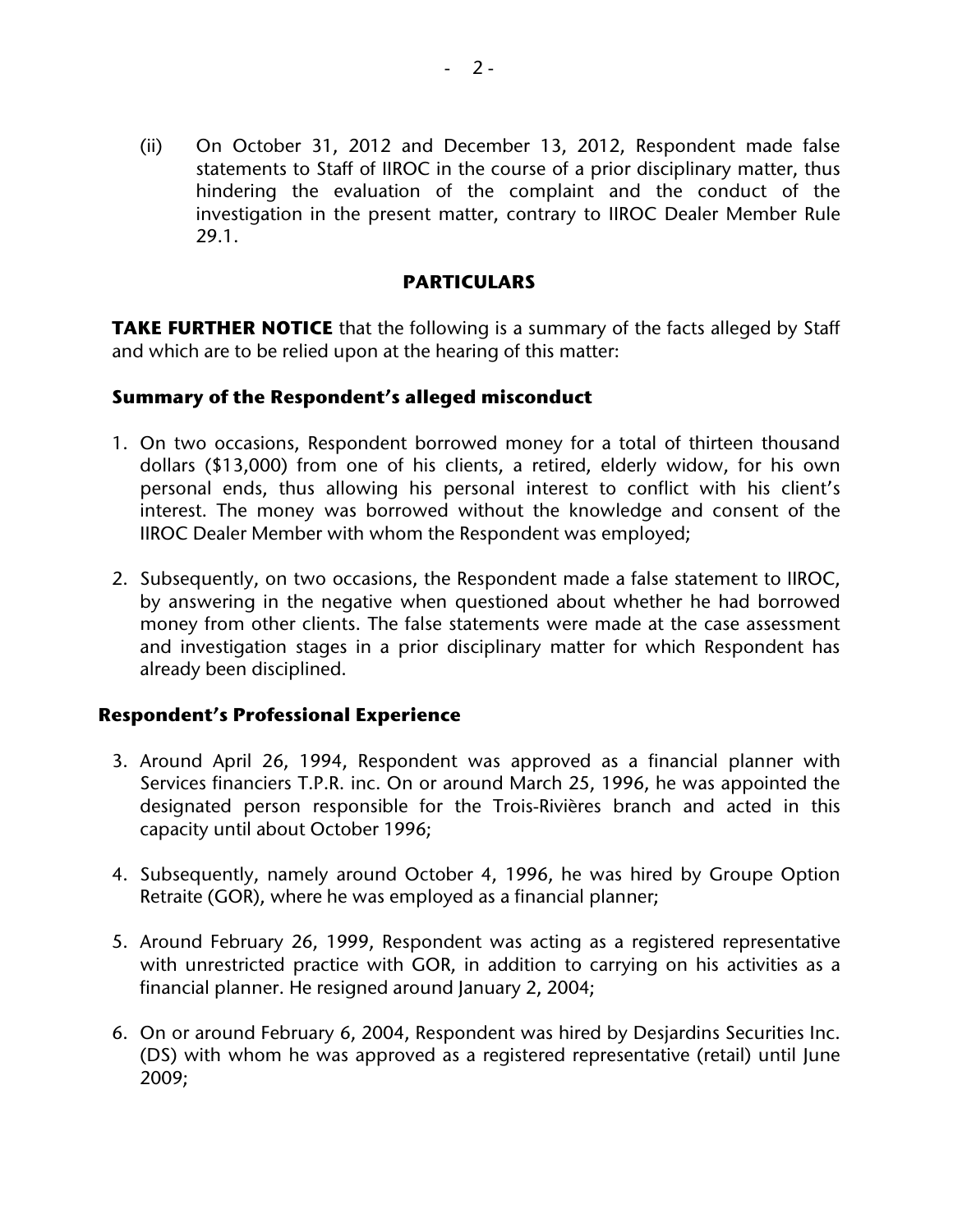- 7. On June 1, 2008, Respondent became a registrant of IIROC;
- 8. On or around August 7, 2009, Respondent was hired by PEAK Securities Inc. (PEAK) for whom he acted as a Registered Representative, Retail;
- 9. On or around September 14, 2012, PEAK dismissed the Respondent for cause;
- 10. On July 25, 2013, under the terms of a settlement agreement, the Respondent admitted his guilt relative to the following breach of discipline:
	- (i) On or around March 19, 2012, Respondent engaged in a personal financial dealing with a client, by borrowing money from her without the knowledge and without the consent of the IIROC Dealer Member with whom he was employed, contrary to IIROC Dealer Member Rule 29.1.
- 11. On July 25, 2013, pursuant to a settlement agreement, a hearing panel of IIROC agreed to impose the following penalties on the Respondent:
	- (i) a fine of ten thousand dollars (\$10,000);
	- (ii) suspension of approval for one (1) month;
	- (iii) pass the exam based on the Conduct and Practices Handbook Course within 6 months of applying for re-approval;
	- (iv) twelve (12) months of strict supervision with mandatory submission of a monthly report to the IIROC Registration Department;
	- (v) costs in the amount of a thousand dollars(\$1,000) payable to IIROC.
- 12. Currently, Respondent is no longer a registrant in the employ of an IIROC-regulated firm. Rather, he is registered as a group savings plan representative with the Chambre de la sécurité financière;
- 13. Respondent is currently employed as a group savings plan representative with Mérici Services Financiers inc., in Trois-Rivières;

#### **Personal Financial Transactions with a Client**

- 14. Mrs. CRM knew the Respondent through her husband who had retained his professional services to manage their brokerage accounts since 1996;
- 15. There is no family relationship between Mrs. CRM and the Respondent;
- 16. Mrs. CRM is retired, 71 years of age and widowed, and has had to manage her own assets since her husband's death, which occurred in 1999;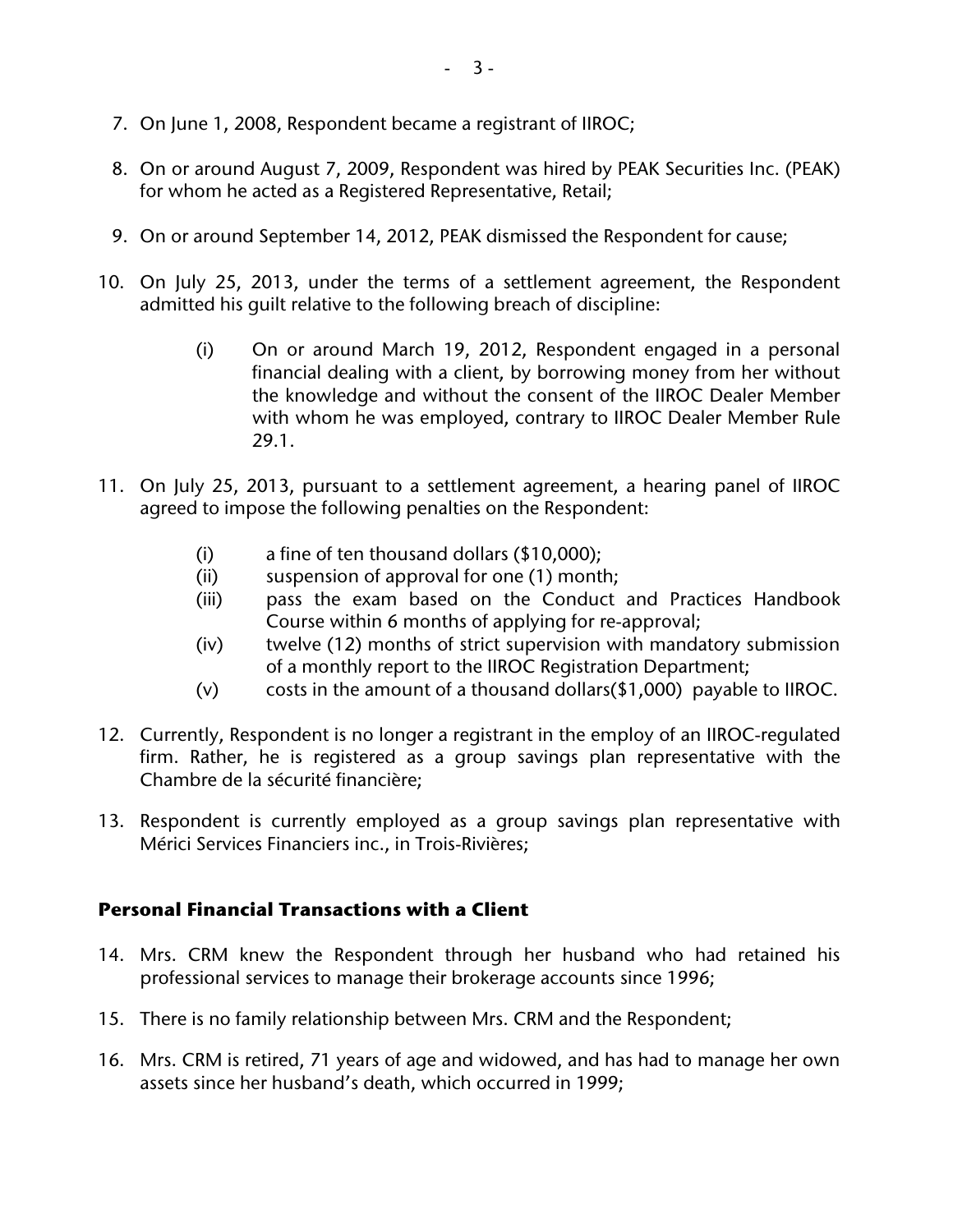- 17. Before her retirement, Mrs. CRM worked as a receptionist at Hydro-Québec;
- 18. On June 19, 2003, Respondent borrowed two thousand dollars (\$2,000) from Mrs. CRM for his own personal ends;
- 19. On June 19, 2003, Respondent signed an acknowledgment of debt in favour of Mrs. CRM for the amount of two thousand dollars (\$2,000) which he borrowed from her. The acknowledgment of debt stipulates that the Respondent shall repay Mrs. CRM at an annual interest rate of 5%;
- 20. When he borrowed the money, Respondent was employed with GOR and was the registered representative (retail) assigned to Mrs. CRM's brokerage accounts;
- 21. Yet, at no time did the Respondent disclose the existence of this personal loan to GOR because he knew that such dealings were forbidden to him as an investment professional;
- 22. At no time did the Respondent explain to Mrs. CRM that the loan placed him in a conflict of interest in her regard;
- 23. On or around February 16, 2004, Mrs. CRM opened cash and RIFF accounts with DS. The Respondent was assigned to these accounts as the Registered Representative, Retail;
- 24. When her cash account was opened, Mrs. CRM consented to have all of her investments with GOR transferred to DS, where Respondent was now employed;
- 25. On May 31, 2007, Mrs. CRM opened a margin account with DS. Respondent was also assigned to that account;
- 26. On March 12, 2009, Respondent borrowed eleven thousand dollars (\$11,000) from Mrs. CRM for his own personal ends;
- 27. On March 12, 2009, Respondent signed an acknowledgment of debt in favour of Mrs. CRM. This acknowledgment of debt provides that the Respondent shall repay Mrs. CRM at an annual interest rate of 5%;
- 28. On March 12, 2009, a withdrawal in the amount of ten thousand dollars (\$10,000) was made from the margin account belonging to Mrs. CRM to cover the amount debited from her personal bank account with the Caisse populaire;
- 29. At no time did the Respondent disclose to DS the existence of the personal loan of eleven thousand dollars (\$11,000) because he knew that such dealings are forbidden to him as an investment professional;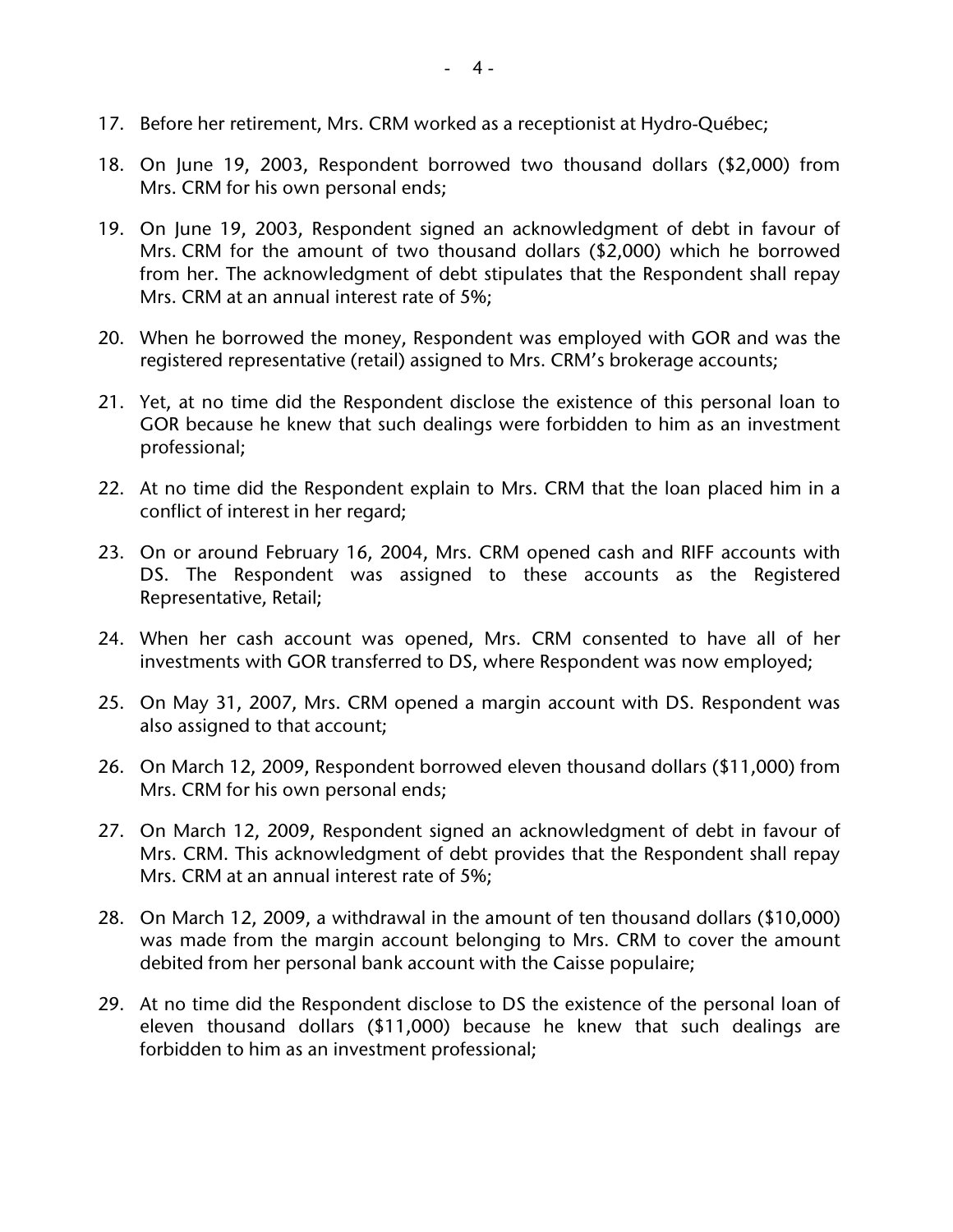30. Yet DS' internal policy is clear on the subject of personal financial dealings between an employee and a DS client, and its content is to the same effect as the code of ethics for registered representatives, retail. Most notably, it states the following:

#### [TRANSLATION]

- *(i) "It is strictly forbidden for a DS employee to engage in personal financial dealings with clients of DS. By personal financial dealings is meant, for example, borrowing money from clients, (…)"*
- 31. At no time did the Respondent explain to Mrs. CRM that the loan placed him in a conflict of interest with her;
- 32. Towards the end of June 2009, all of the brokerage accounts that Mrs. CRM held with DS were transferred to another registered representative, retail who was still employed with DS, given that Respondent had left DS in order to carry on his business activities with PEAK;
- 33. The table below shows the amounts repaid to Mrs. CRM by the Respondent, and their respective payment dates:

| <b>Dates</b>    | <b>Amounts Reimbursed</b> |
|-----------------|---------------------------|
| July 6, 2009    | \$6100                    |
| March 23, 2012  | \$500                     |
| August 4, 2012  | \$500                     |
| August 7, 2012  | \$500                     |
| October 2, 2012 | \$3500                    |
| <b>Total</b>    | \$11,100                  |

- 34. On September 2, 2012, Mrs. CRM signed a discharge in favour of the Respondent, conditional on cashing the cheque in the amount of three thousand five hundred dollars (\$3500) that Respondent had made out to her on that date;
- 35. On August 14, 2013, Mrs. CRM sent DS a written complaint. It was only then that DS learned of the existence of the personal loans that she had made to the Respondent. In her complaint Mrs. CRM alleges having loaned the Respondent a sum of two thousand dollars (\$2,000), on June 19, 2003, and a sum of eleven thousand dollars (\$11,000) on March 12, 2009. She maintains that she was reimbursed in part by the Respondent and claims that the latter still owes her three thousand one hundred and thirty-four dollars and eighty-two cents (\$3134.82). She formally demands that DS repay her this amount;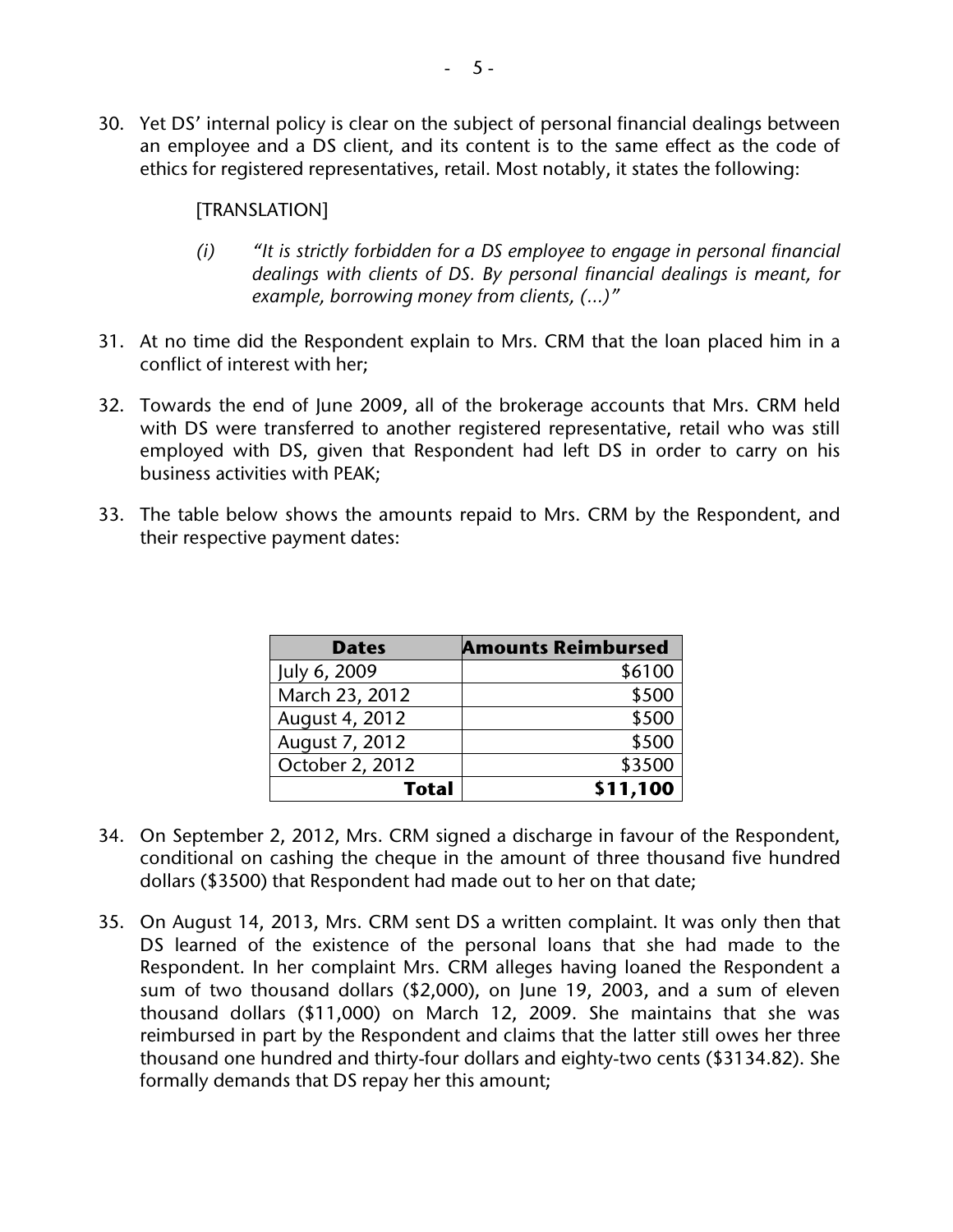- 36. The amount that Mrs. CRM is claiming from DS corresponds approximately to the loan of two thousand dollars (\$2,000) that she made to the Respondent on June 19, 2003, with the annual interest incurred on both loans, as provided in the acknowledgments of debt signed by the Respondent on June 19, 2003 and March 12, 2009;
- 37. On or around August 26, 2013, DS wrote to Mrs. CRM and informed her that it would not accede it to her demand for reimbursement.

#### **False statements during an investigation conducted by IIROC**

- 38. On September 19, 2012, PEAK informed IIROC of the fact that a Mrs. CD had filed a complaint regarding the Respondent. In her complaint, Mrs. CD alleged that Respondent had borrowed a sum of eight thousand dollars (\$8,000) from her and had not repaid her;
- 39. On September 14, 2012, PEAK dismissed the Respondent for this reason;
- 40. Following this event, IIROC examined Mrs. CD's complaint regarding the Respondent;
- 41. On October 31, 2012, Respondent sent his written comments to the case assessment officer at IIROC and alleged that, throughout his career, with the exception of Mrs. CD, he had done no other borrowing from his clients;
- 42. In these written comments, Respondent omitted to inform IIROC of the existence of the loans made with Mrs. CRM. This omission prevented IIROC from evaluating the full scope of Respondent's misconduct;
- 43. Also, on December 13, 2012, IIROC met with the Respondent and questioned him to find out whether he had solicited other clients for the purpose of borrowing money from them. Respondent then stated, under oath, that he had never borrowed money from other clients, whereas he had also borrowed money from Mrs. CRM. On December 13, 2012, Respondent was accompanied and represented by counsel;
- 44. On December 13, 2012, with this false statement, Respondent omitted to inform IIROC of the existence of a material fact that prevented it from determining the full scope of the alleged misconduct;
- 45. On November 29, 2013, IIROC again met with the Respondent and questioned him on the subject of the false statements made to IIROC on October 31 and December 13, 2012. Respondent then admitted having lied when he responded in the negative to the case assessment officer and the IIROC investigator regarding the existence of cash loans with other clients. He stated under oath that, apart from the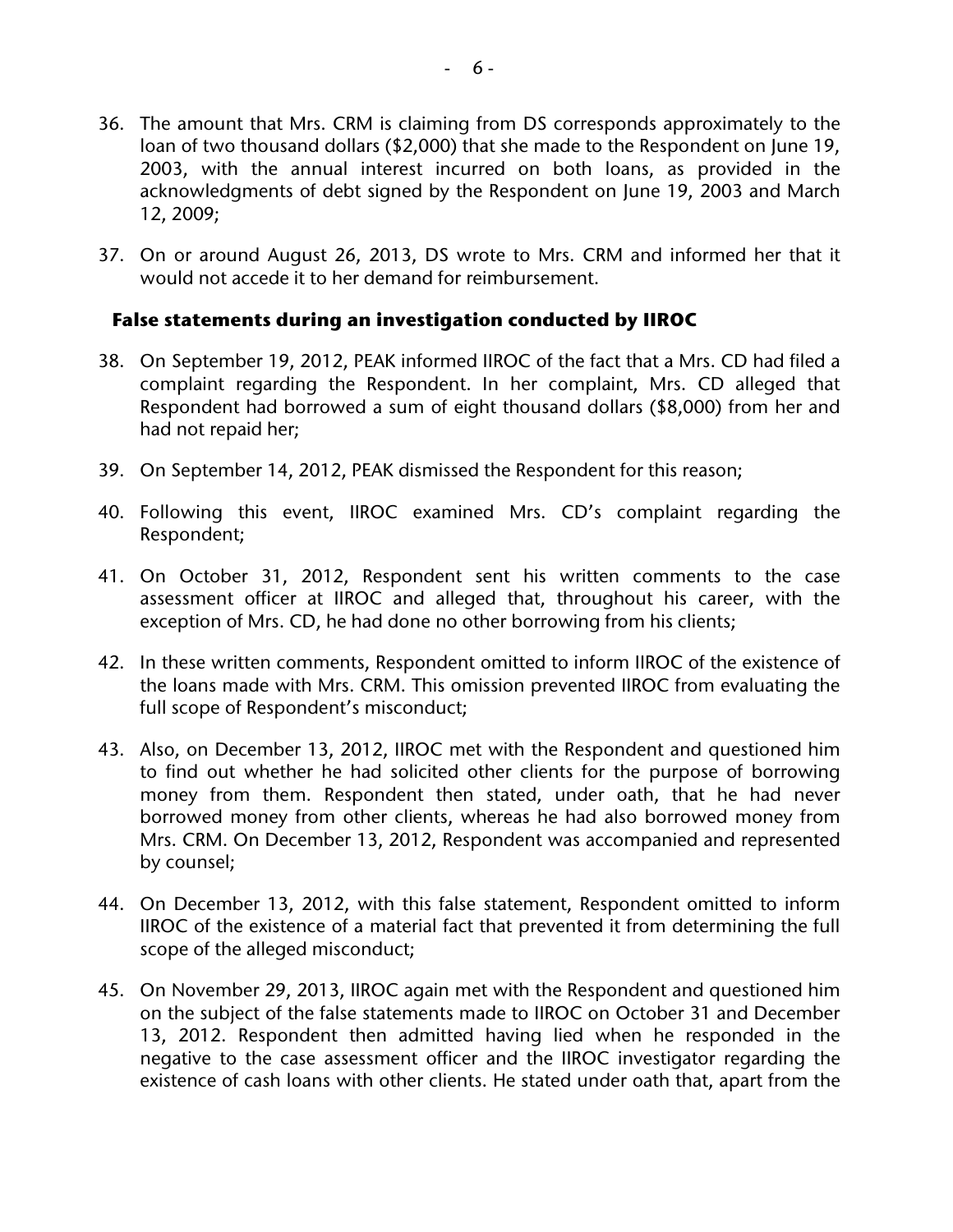money borrowed from Mrs. CD, Mrs. CRM and his parents, who are also his clients, he has not borrowed money from other clients.

#### **GENERAL PROCEDURAL MATTERS**

**TAKE FURTHER NOTICE** that the hearing and related proceedings shall be subject to the Rules of Practice and Procedure governing the Dealer Members of IIROC (the Rules of practice and procedure).

**TAKE FURTHER NOTICE** that, pursuant to Rule 13.1 of the Rules of Practice and Procedure, the Respondent is entitled to attend and be heard, be represented by counsel or an agent, call, examine and cross-examine witnesses, and make submissions to the Hearing Panel at the hearing.

### **RESPONSE TO NOTICE OF HEARING**

**TAKE FURTHER NOTICE** that the Respondent must serve upon IIROC Staff a Response to the Notice of Hearing in accordance with Rule 7 of the Rules of Practice and Procedure, within twenty (20) days (for a Standard Track disciplinary proceeding) or within thirty (30) days (for a Complex Track disciplinary proceeding) from the effective date of service of the Notice of Hearing.

# **FAILURE TO RESPOND OR ATTEND HEARING**

**TAKE FURTHER NOTICE that, if the Respondent fails to serve a** Response or attend the hearing, the Hearing Panel may, pursuant to Rules 7.2 and 13.5

- (a) proceed with the hearing as set out in the Notice of Hearing, without further notice to the Respondent;
- (b) accept as proven the facts and contraventions alleged by Staff of IIROC in the Notice of Hearing; and
- (c) order penalties and costs against the Respondent pursuant to Dealer Member Rules 20.33, 20.34 and 20.49.

# **PENALTIES & COSTS**

**TAKE FURTHER NOTICE** that, if the Hearing Panel concludes that the Respondent did commit any or all of the contraventions alleged by IIROC Staff in the Notice of Hearing, the Hearing Panel may, pursuant to Dealer Member Rules 20.33 and 20.34, impose any one or more of the following penalties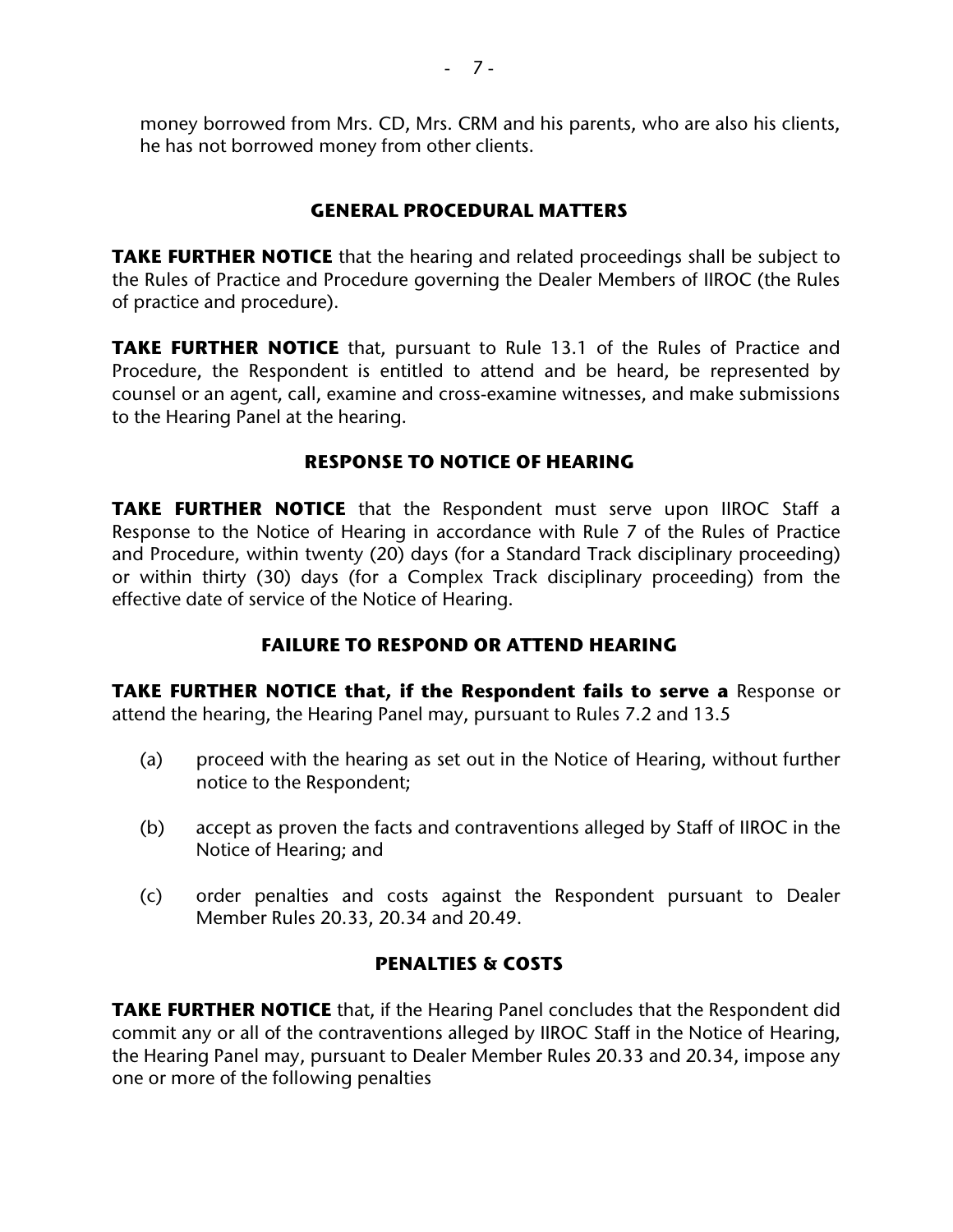- (a) a reprimand;
- (b) a fine not exceeding the greater of:
	- (i) \$1,000,000 per contravention; and
	- (ii) an amount equal to three times the profit made or loss avoided by such Approved Person by reason of the contravention.
- (c) suspension of approval for any period of time and upon any conditions or terms;
- (d) terms and conditions of continued approval;
- (e) prohibition of approval in any capacity for any period of time;
- (f) termination of the rights and privileges of approval;
- (g) revocation of approval;
- (h) a permanent bar from approval with IIROC;
- (i) any other fit remedy or penalty.

Where the Respondent is/was a Member firm:

- (a) a reprimand;
- (b) a fine not exceeding the greater of:
	- $(i)$  \$5,000,000 per contravention; and:
	- (ii) an amount equal to three times the profit made or loss avoided by such Approved Person by reason of the contravention.
- (c) suspension of the rights and privileges of the Dealer Member (and such suspension may include a direction to the Dealer Member to cease dealing with the public) for any period of time and upon any conditions or terms;
- (d) terms and conditions of continued Membership;
- (e) termination of the rights and privileges of Membership;
- (f) expulsion of the Dealer Member from membership in the IIROC; or;
- (g) any other fit remedy or penalty.

**TAKE FURTHER NOTICE** that if the Hearing Panel concludes that Respondent did commit any or all of the contraventions alleged by the Association in the Notice of Hearing, the Hearing Panel may, pursuant to Dealer Member Rule 20.49, assess and order any investigation and prosecution costs determined to be appropriate and reasonable in the circumstances.

**DATED** at Montréal, Québec on January 8, 2015.